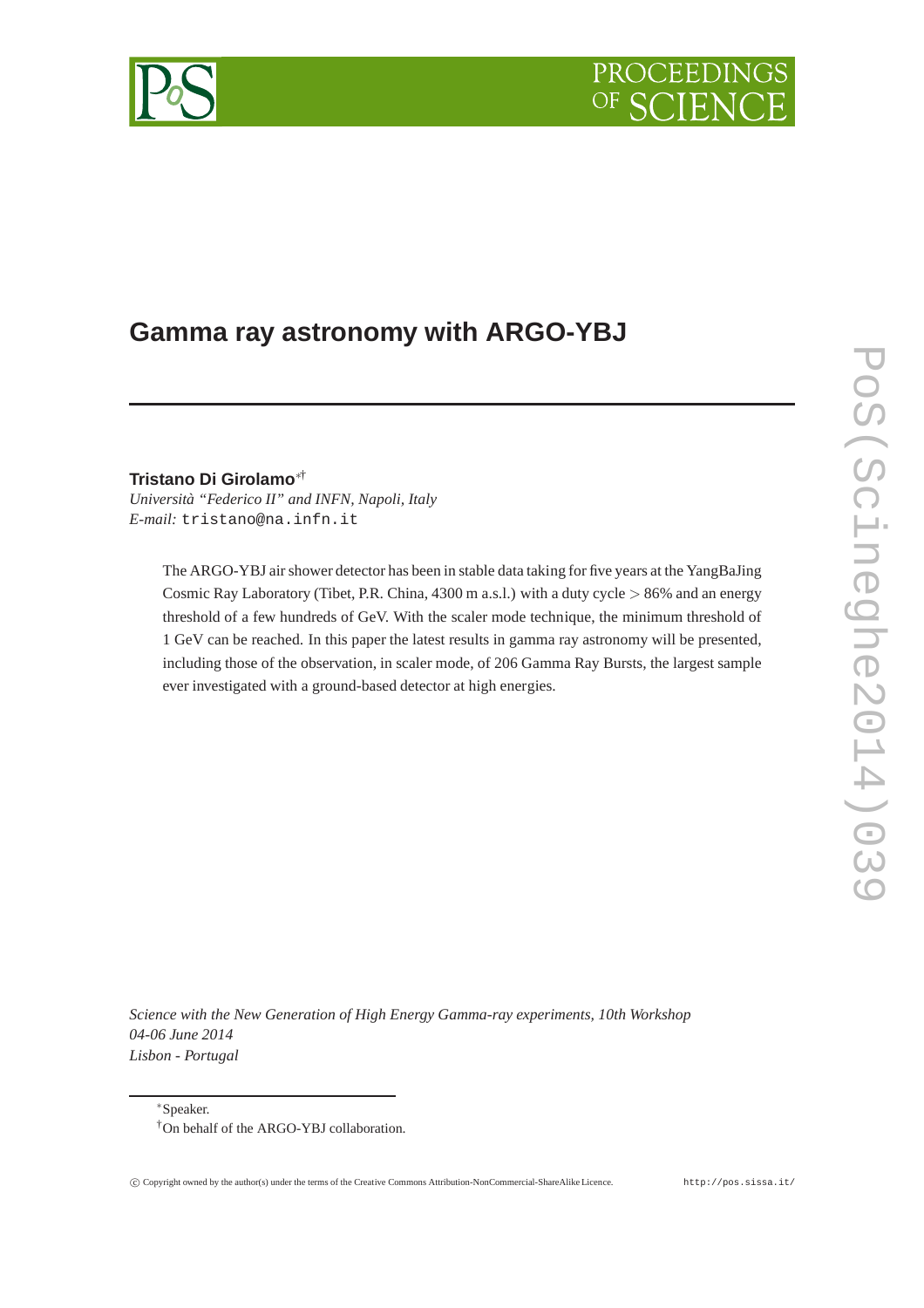## **1. The detector**

The ARGO−YBJ experiment is located at Yangbajing (Tibet, P.R. China, 4300 m a.s.l.) and consists of a single layer of Resistive Plate Counters (RPCs) on a total area of about  $110 \times 100$  $\text{m}^2$ . The detector has a modular structure, the basic module being a cluster (5.7  $\times$  7.6 m<sup>2</sup>), made of 12 RPCs. Each RPC is divided into 10 pads, whose data acquisition (DAQ) is independent and which represent the time pixels of the detector  $(55.6 \times 61.8 \text{ cm}^2)$ . The digital readout of each pad is made by means of 8 strips, which are the space pixels  $(6.75 \times 61.8 \text{ cm}^2)$  [1]. The detector carpet is connected to two different DAQ systems, which work independently: in shower mode, for each event the location and timing of each detected particle is recorded, allowing the reconstruction of the lateral distribution and of the arrival direction; in scaler mode, the counting rate of each cluster is measured every 0.5 s, with little information on the space distribution and arrival direction of the detected particles. The trigger of the shower mode was  $N_{pad} \ge 20$  in a time window of 420 ns, with a rate 3.5 kHz. In the scaler mode DAQ, for each cluster four scalers record the rate of counts  $\geq 1$ ,  $\geq$  2,  $\geq$  3 and  $\geq$  4 in a time window of 150 ns. The corresponding measured rates are, respectively,  $\sim$ 40 kHz,  $\sim$ 2 kHz,  $\sim$ 300 Hz and  $\sim$ 120 Hz [2]. The experiment has been taking data with its full layout from November 2007 to February 2013.

The detector pointing accuracy, angular resolution and absolute energy calibration have been determined studying the deficit in the cosmic ray flux due to the Moon. In particular, the opening angle  $\psi_{70}$ , containing 71.5% of the cosmic ray events from a point source, is about 2<sup>°</sup> for N<sub>pad</sub>  $\geq$  20, 1.36<sup>°</sup> for N<sub>pad</sub> ≥ 60 and 1.0<sup>°</sup> for N<sub>pad</sub> ≥ 100, while an improvement of ~ 30 – 40% is expected for gamma-induced showers because of their better defined time profile [3].

#### **2. Sky survey**

The ARGO-YBJ detector surveyed the northern hemisphere, in the declination band from -10° to 70 $^{\circ}$ , at energies above 0.3 TeV. With an integrated sensitivity down to 0.24 Crab unit<sup>1</sup> (depending on the declination) after five years of data taking, six sources were detected with a statistical significance  $S > 5$  standard deviations (s.d.), and five excesses are reported as potential ( $S > 4$  s.d.) gamma ray emitters [4]. The list of excess regions, with their corresponding significances for  $N_{pad} \ge 20$  (except ARGO J1841-0332, for which  $N_{pad} \ge 100$ ) estimated with equation (9) of [5] and corresponding TeV associations, is given in Table 1.

In the following, a selection of results concerning the sources detected in the sky survey will be presented.

# **2.1 Crab Nebula**

The angular distributions of the events around the Crab Nebula position are in agreement with the point spread functions obtained by Monte Carlo simulations. The differential energy spectrum obtained for this source in the range 0.3-20 TeV can be described by the power law  $dN/dE =$  $(5.2 \pm 0.2) \times 10^{-12} (E/2 \text{ TeV})^{(-2.63 \pm 0.05)}$  photons cm<sup>-2</sup> s<sup>-1</sup> TeV<sup>-1</sup>, which gives an integral flux above 1 TeV of  $1.97 \times 10^{-11}$  photons cm<sup>-2</sup> s<sup>-1</sup>. Figure 1 shows this spectrum compared with results from other experiments [6].

<sup>&</sup>lt;sup>1</sup>The Crab unit here is defined as the integral flux  $3.30 \times 10^{-11}$  photons cm<sup>-2</sup> s<sup>-1</sup> above ~0.7 TeV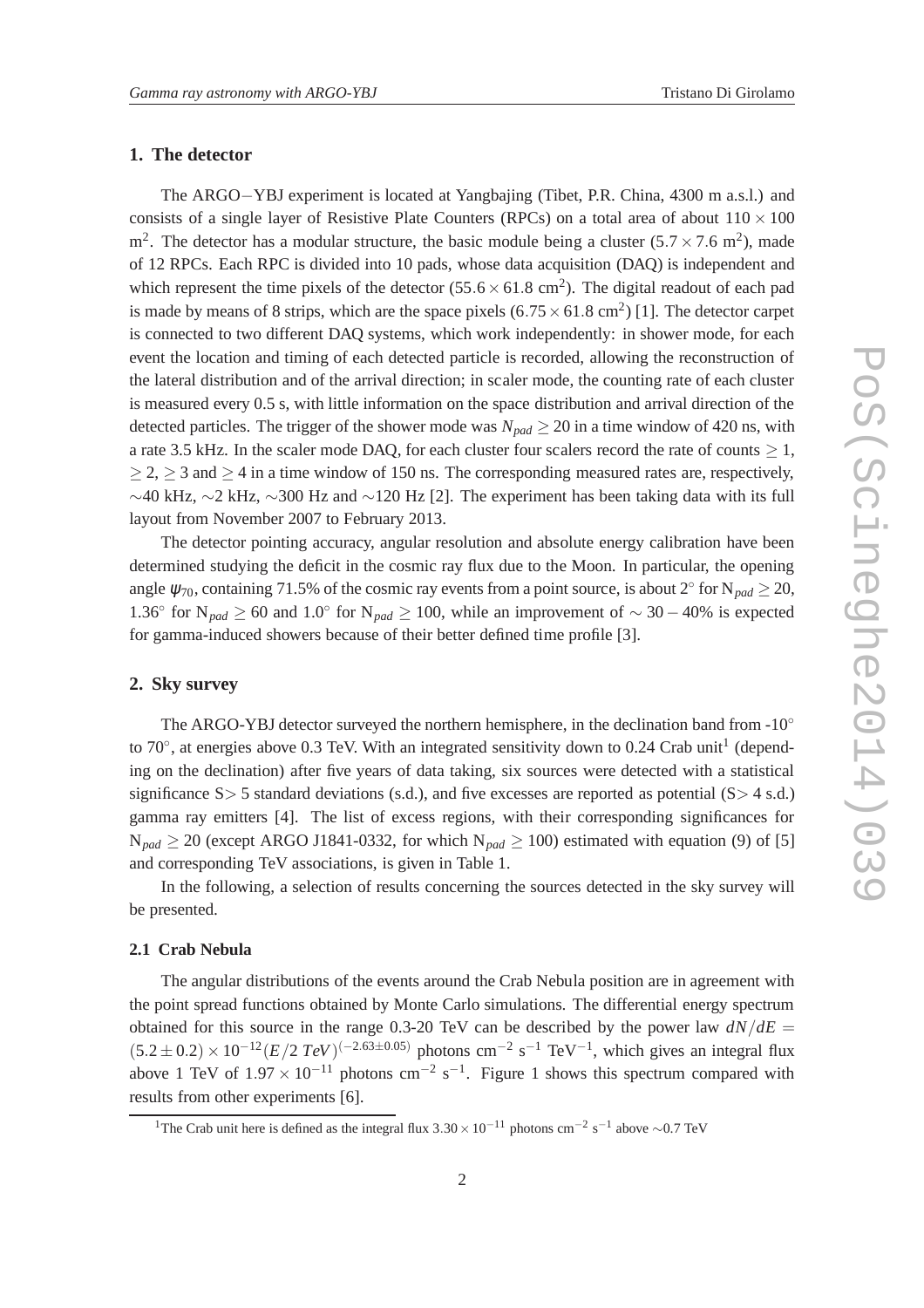| ARGO-YBJ Name   | Significance (s.d.) | TeV Association |
|-----------------|---------------------|-----------------|
| ARGO J0409-0627 | 4.8                 |                 |
| ARGO J0535+2203 | 20.8                | Crab Nebula     |
| ARGO J1105+3821 | 14.1                | Mrk 421         |
| ARGO J1654+3945 | 9.4                 | Mrk 501         |
| ARGO J1839-0627 | 6.0                 | HESS J1841-055  |
| ARGO J1907+0627 | 5.3                 | HESS J1908+063  |
| ARGO J1910+0720 | 4.3                 |                 |
| ARGO J1912+1026 | 4.2                 | HESS J1912+101  |
| ARGO J2021+4038 | 4.3                 | VER J2019+407   |
| ARGO J2031+4157 | 6.1                 | MGRO J2031+41   |
|                 |                     | TeV J2032+4130  |
| ARGO J1841-0332 | 4.2                 | HESS J1843-033  |

Table 1: List of ARGO-YBJ excess regions with corresponding statistical significances and TeV associations. All significances are given for  $N_{pad} \ge 20$  except that of ARGO J1841-0332, which is for  $N_{pad} \ge 100$ .



**Figure 1:** Crab Nebula differential energy spectrum multiplied by *E* 2 as measured by ARGO-YBJ and other experiments. The straight solid line represents the best fir of the ARGO-YBJ data, while the dotted lines delimitate the  $1\sigma$  error band of the Milagro spectrum.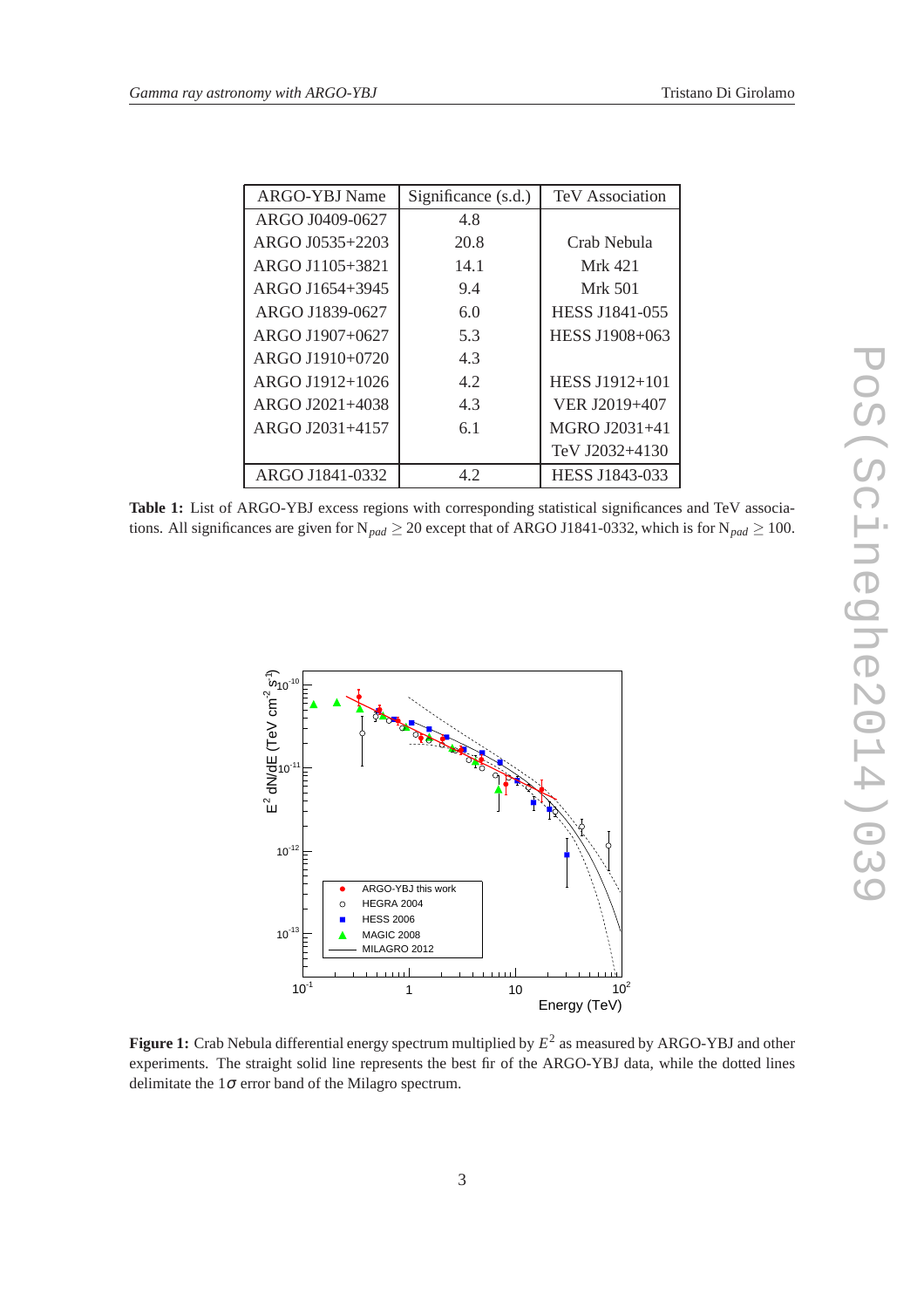

**Figure 2:** Light curves of Mrk 501 as measured by Swift/BAT, Fermi/LAT and ARGO-YBJ. Each bin contains 30 days, the vertical bars represent  $1\sigma$  uncertainties, the horizontal dashed lines show the constant values resulting from fits.

With data collected in five years of observations, the distribution of the daily excesses from the Crab Nebula for events with N<sub>pad</sub>  $\geq$  40 gives an average counting rate of (137  $\pm$  10) day<sup>-1</sup> and can be fitted by a Gaussian function with mean value  $-0.04 \pm 0.03$  and r.m.s.=1.05  $\pm 0.02$ .

# **2.2 Mrk 501**

During its five years of operation, ARGO-YBJ monitored Mrk 501 at energies above 0.3 TeV [7]. The largest flare was observed from October 2011 to April 2012, with the brightest episode from October 17 to November 22, when the excess of the event rate reached 6.1 s.d., corresponding to ∼2 Crab units above 1 TeV, which means an increase to a flux 6.6±2.2 larger than the long-term steady one. The measured light curve, compared with those observed by Swift/BAT in the 15-150 keV range and by Fermi/LAT above 0.3 GeV, is given in Figure 2. During the X-ray flare at the end of 2011 (Swift/BAT flux enhanced by a factor ∼4) it is evident the increase of the TeV flux, while the GeV flux does not rise significantly.

ARGO-YBJ detected emission above 8 TeV with a significance larger than  $4\sigma$ , which did not happen since the Mrk 501 flare in 1997 [8]. Considering the spectral energy distribution, a simple one-zone synchrotron self-Compton model fits well the long-term data, however is unable to reproduce the flaring emission at energies  $>8$  TeV due to the hardness of the spectrum.

A monitoring and study of flaring emission was carried out by ARGO-YBJ also for Mrk 421 [9].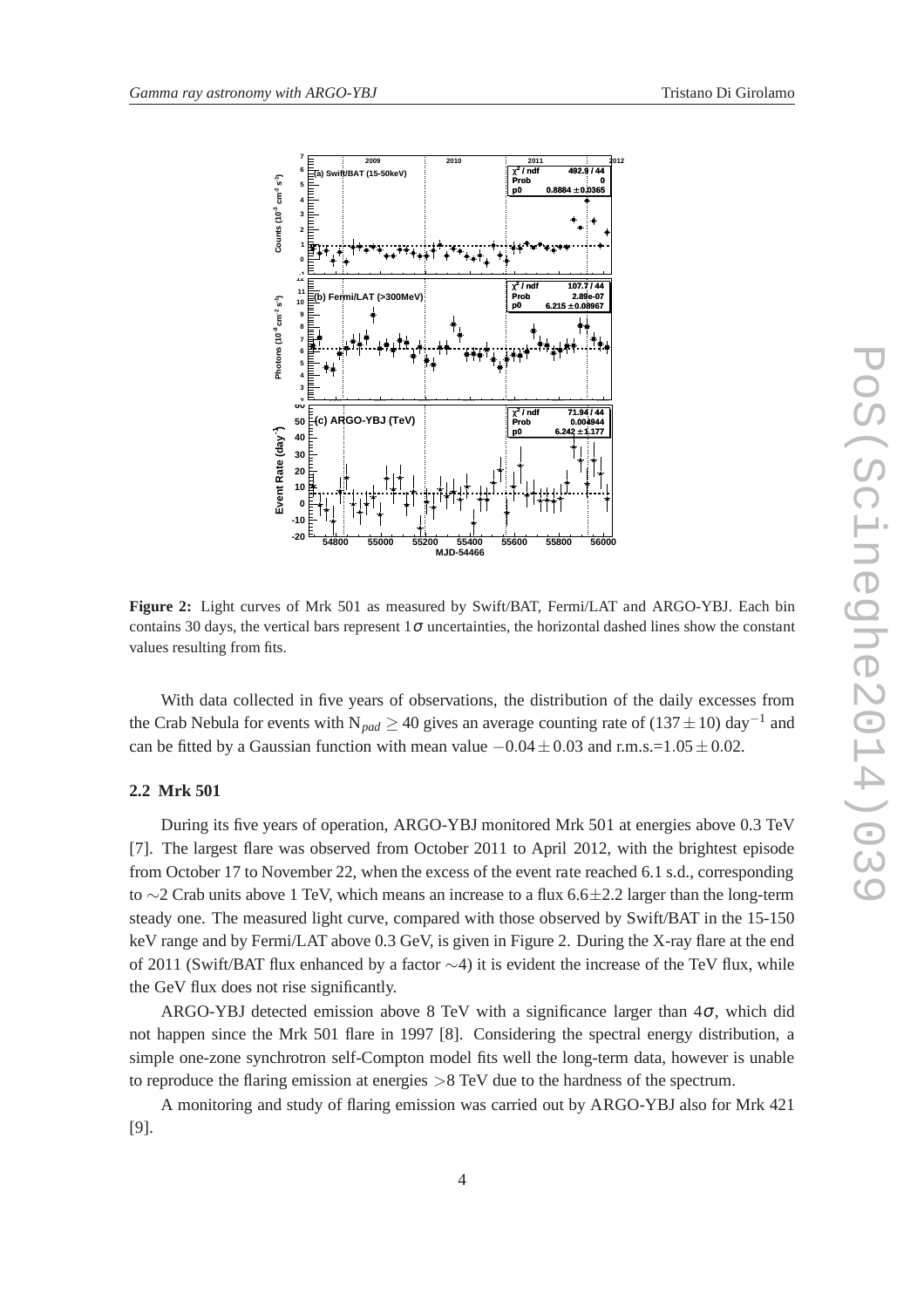

**Figure 3:** Spectrum of MGRO J2031+41 as measured by ARGO-YBJ and other experiments.

### **2.3 Extended sources: the Cygnus region**

The Cygnus region is the brightest portion of the gamma ray northern sky, where several complex structures have been observed at different wavelengths. This region is rich in potential cosmic ray acceleration sites, including Wolf-Rayet stars, OB associations, supernova remnants and pulsars. Various Very High Energy (VHE) gamma ray sources have been detected within the Cygnus region, the brightest being the extended MGRO J2031+41/TeV J2032+4130 and MGRO J2019+37 [10], whose locations are consistent with two Fermi pulsars [11].

ARGO-YBJ detected a signal with a significance larger than 6 s.d. at the position of MGRO J2031+41 [12]. The source extension is determined to be  $\sigma_{ext} = (0.2^{+0.4}_{-0.2})^{\circ}$ , consistent with the previous estimations by HEGRA [13] and MAGIC [14] experiments, i.e.,  $\sigma_{ext} = 0.103° \pm 0.025°$ and  $\sigma_{ext} = 0.083^\circ \pm 0.030^\circ$ , respectively. Assuming an intrinsic extension  $\sigma_{ext} = 0.1^\circ$ , the energy spectrum measured in the range 0.6-7 TeV is  $dN/dE = (1.40 \pm 0.34) \times 10^{-11} (E/1 \text{ TeV})^{(-2.83 \pm 0.37)}$ photons cm<sup>-2</sup> s<sup>-1</sup> TeV<sup>-1</sup> and is reported in Figure 3. The integral flux above 1 TeV is ~0.3 Crab unit, in agreement with Milagro results [15, 16] but about a factor 10 higher than the fluxes determined by HEGRA and MAGIC.

In a location consistent with MGRO J2031+41, Fermi/LAT detected a complex extended source, attributed to the emission by a "cocoon" of freshly accelerated cosmic rays which fill the cavities carved by stellar winds and ionization fronts from young stellar clusters [17]. After reanalysing the complete ARGO-YBJ data set, subtracting the contribution of the overlapping TeV sources and using a larger region to evaluate the excess map (since Fermi/LAT observations revealed a large extended source), ARGO J2031+4157 resulted with an extension  $\sigma_{ext} = 1.8^{\circ} \pm 0.5^{\circ}$ , consistent with that of the Cygnus Cocoon as measured by Fermi/LAT, i.e.,  $\sigma_{ext} = 2.0^{\circ} \pm 0.2^{\circ}$  [18]. The ARGO-YBJ view of the Cygnus Cocoon region (for  $N_{pad} \ge 20$ ) is given in Figure 4, where the largest statistical significance is 6.1 s.d., at the position of ARGO J2031+4157.

The spectrum also shows a good connection with that determined by Fermi/LAT in the 1- 100 GeV energy range, as shown in Figure 5. Therefore, ARGO J2031+4157 is identified as the counterpart of the Cygnus Cocoon at TeV energies. The combined differential spectrum of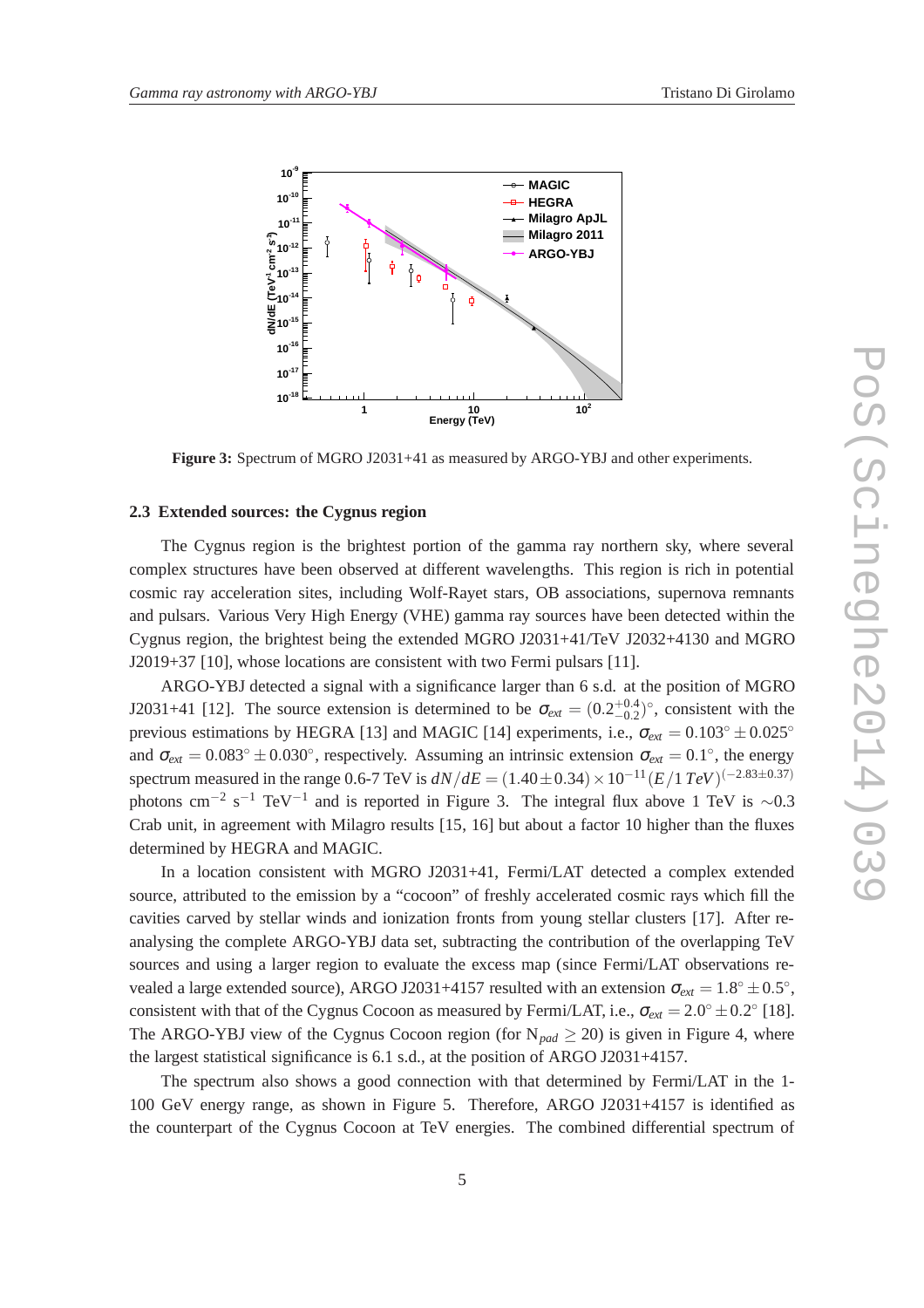

**Figure 4:** Significance map around ARGO J2031+4157 as observed by ARGO-YBJ. The large circles indicate the positions and 68% contours of ARGO J2031+4157, MGRO J2031+41 and the Cygnus Cocoon. The positions and extensions of TeV J2032+4130 [13] and VER J2019+407 [19] are marked with crosses.

Fermi/LAT and ARGO-YBJ data is fitted with the power law function  $dN/dE = (3.5 \pm 0.3) \times$  $10^{-9} (E/0.1 \text{ TeV})^{(-2.16 \pm 0.04)}$  photons cm<sup>-2</sup> s<sup>-1</sup> TeV<sup>-1</sup> (dot-dashed line in Figure 5).

In order to reproduce the gamma ray emission from the Cygnus Cocoon, a purely hadronic model [20] can be adopted, in which the observed gamma rays are due to the decay of  $\pi^0$  mesons resulting from inelastic collisions between accelerated protons and target gas. Assuming that the primary proton spectrum follows a power law with exponential cutoff, the maximum cutoff energy allowed by the ARGO-YBJ highest energy upper limit is  $E_c$ =150 TeV (solid line in Figure 5). Taking into account also the Milagro data, *E<sup>c</sup>* would be around 40 TeV (dotted line).

Concerning MGRO J2019+37, which is the second brightest source after the Crab Nebula with Milagro data at ~12 TeV, having an extension  $\sigma_{ext} = 0.32^{\circ} \pm 0.12^{\circ}$  [21], the ARGO-YBJ map does not show any excess above 3 s.d., and flux upper limits were set at 90% confidence level (c.l.) [12]. Recently, the VERITAS observatory imaged MGRO J2019+37, spatially resolving it into two different sources: the faint point-like VER J2016+371 and the bright extended ( $\sim 1^{\circ}$ ) VER J2019+368, which likely contributes to the bulk of the emission observed by Milagro and is positionally coincident with the pulsar PSR J2021+3651 and the star formation HII region Sh 2-104 [22]. All these results are reported in Figure 6.

Considering also the ARGO-YBJ results for MGRO J1908+06 [23] and HESS J1841-055 [24], as for the Milagro air shower array, the fluxes measured in extended sources are systematically larger than those measured with Cherenkov telescopes. The origin of this discrepancy, which is not present for point-like sources, is not clear. For ARGO-YBJ, the overall systematic error on the flux measurements has been estimated to be  $<$  30% [25]. There could be some systematic effect related to the methods for background evaluation of the different experimental techniques [24].

Moreover, a contribution is expected from the diffuse gamma ray emission produced by the interaction of cosmic rays with matter in the Galactic plane, however, according to ARGO-YBJ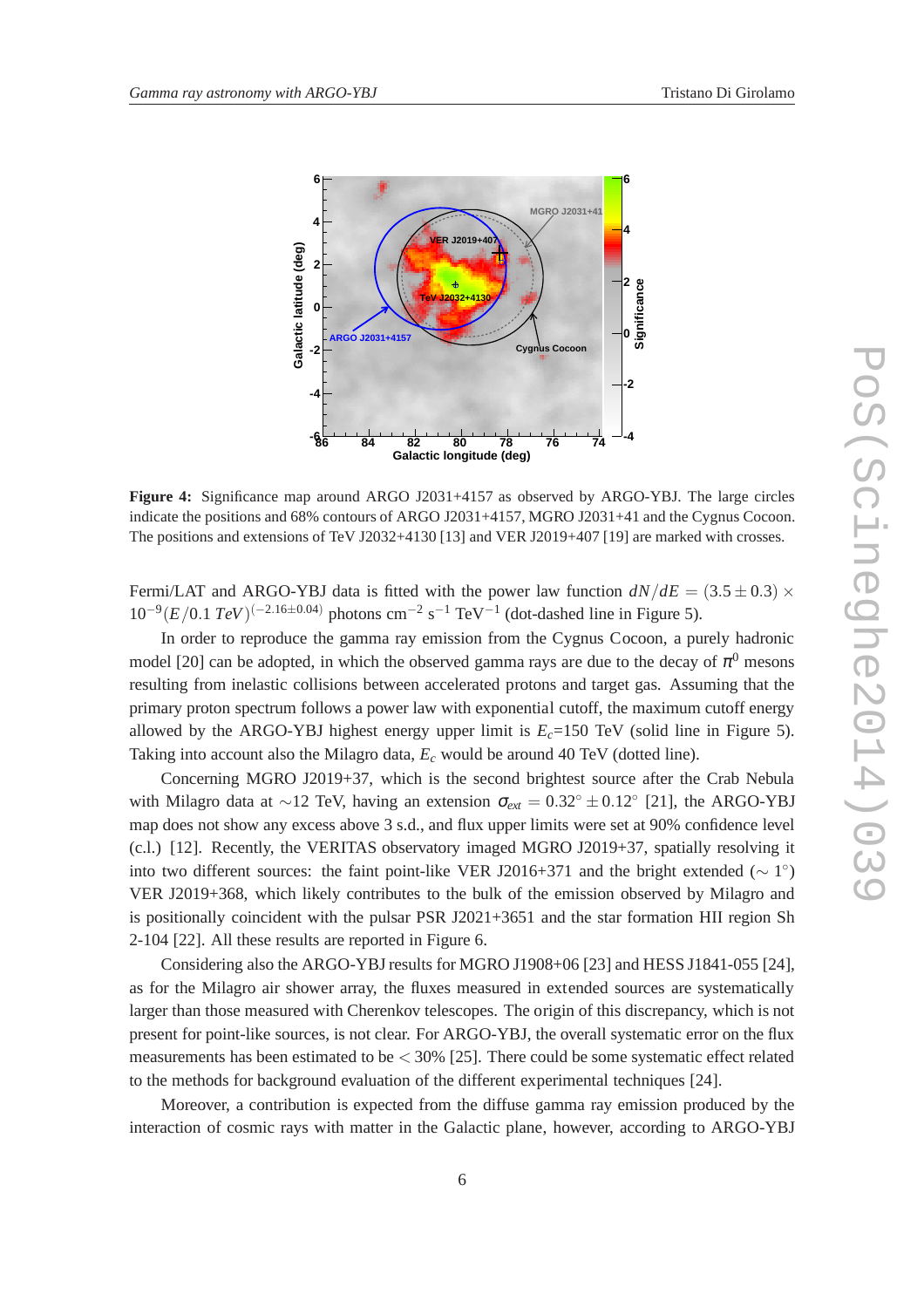

**Figure 5:** Spectrum of the Cygnus Cocoon as measured by different detectors. The arrows below 1 GeV indicate the upper limits set by Fermi/LAT, the Milagro data refer to MGRO J2031+41, at 12 TeV corrected for the extrapolation of TeV J2032+4130 [17]. The dot-dashed line shows the power law best fit to the combined Fermi/LAT and ARGO-YBJ data. The solid and dotted curves are predicted by a purely hadronic model with proton cutoff energy at 150 TeV and 40 TeV, respectively.



**Figure 6:** Observational results for MGRO J2019+37 from different experiments. The Milagro power law with cutoff best fit, with its  $1\sigma$  error band (shadowed area), is taken from [16].

measurements, it is different for each extended source but always less than 15% of the detected flux [26].

#### **3. Search for Gamma Ray Bursts in scaler mode**

In scaler mode, the energy threshold for photons is about 1 GeV, lower than the highest energies detected by satellite experiments. Moreover, the modular structure of the ARGO-YBJ detector allowed the collection of data during the different mounting phases. Therefore a search for emis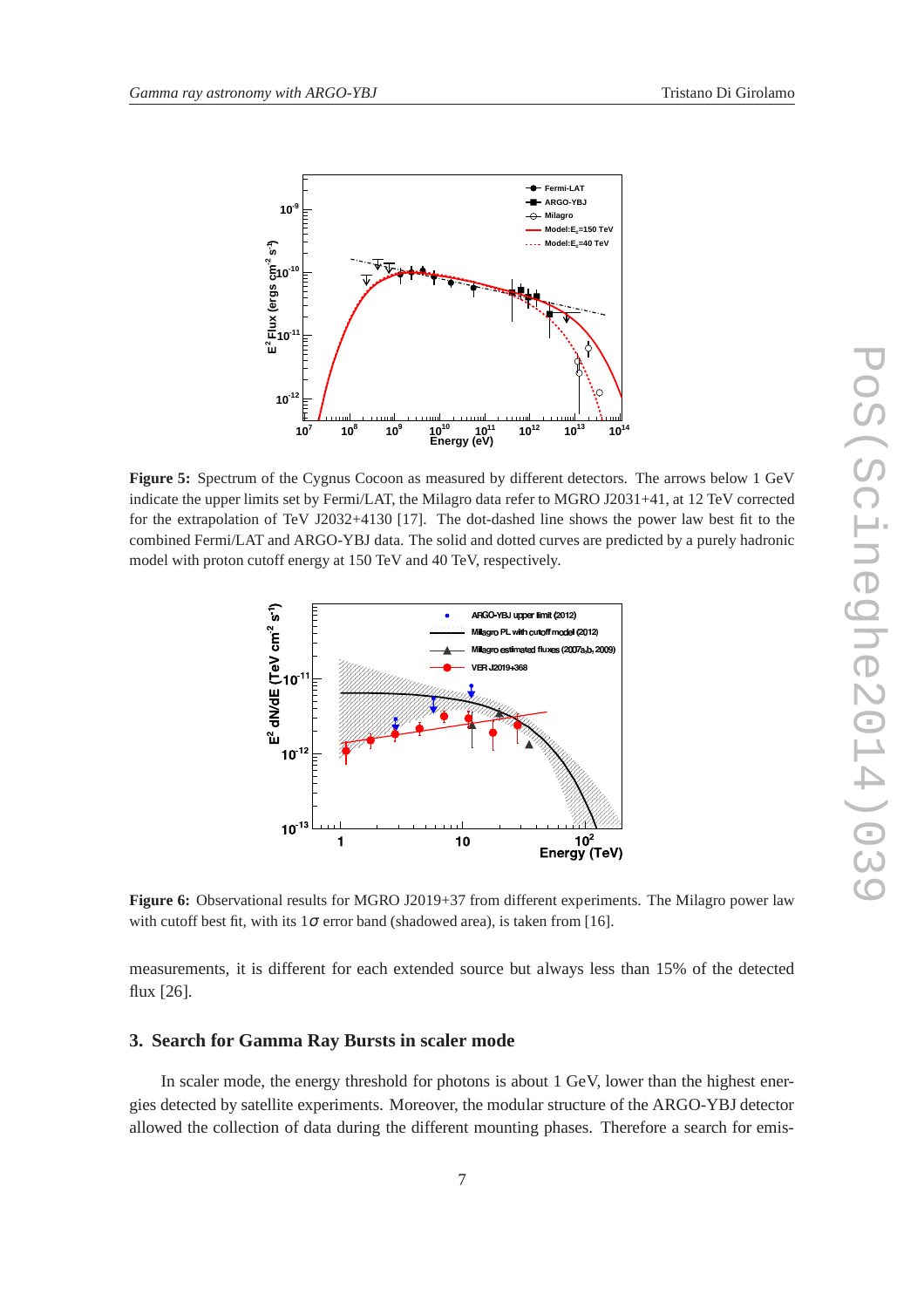sion from Gamma Ray Bursts (GRBs) in coincidence with satellite detections started in November 2004, when the Swift satellite was launched [27]. Until February 2013 a sample of 206 GRBs was analysed, 24 of them with known redshift *z*. This is the largest sample of GRBs investigated with a ground-based detector at high energies. Since no significant signal was found in the data, the fluence upper limits in the 1-100 GeV energy range were determined at 99% c.l. assuming two different power law spectra: a) the index measured by satellite detectors in the keV-MeV energy range; b) the conservative differential index -2.5. For case a), when double power law spectral features have been identified, the higher spectral index (i.e., that above the peak in the keV-MeV region of the  $E^2 \cdot dN/dE$  spectrum) has been used. For the set of 24 GRBs with known redshift the ranges of upper limits between the values corresponding to the two spectral assumptions are represented by rectangles in Figure 7, while a simple arrow is shown if the low energy spectrum is a cutoff power law, and thus only case b) is considered. For GRB090902B (which was the GRB in the ARGO-YBJ field of view with the highest photon energy detected) the fluence extrapolated from Fermi-LAT observations in the same energy range is shown [28]. Only for this GRB the GeV spectral index measured by Fermi-LAT was used and the dashed area in Figure 7 was obtained with a maximum energy of the GRB spectrum ranging from 30 GeV (about the maximum energy measured by Fermi-LAT) to 100 GeV. Moreover, an upper limit on the GRB cutoff energy *Ecut* can be set by the intersection of the fluence upper limit, as a function of  $E_{cut}$ , with the extrapolation to the interval 1 GeV-*Ecut* of the fluence measured by satellites. Figure 8 reports the *Ecut* upper limits for the 30 GRBs for which the intersection occurs in the 2-100 GeV range, as a function of the differential spectral index. For GRBs with unknown redshift,  $z=2$  and  $z=0.6$  were assumed for long and short classes, respectively. More results and details about this search can be found in [29].

## **References**

- [1] G. Aielli et al., *Layout and performance of the RPCs used in the ARGO-YBJ experiment*, *NIM A* **562** 92 (2006)
- [2] G. Aielli et al., *Scaler Mode Technique for the ARGO-YBJ detector*, *Astropart. Phys.* **30** 85 (2008)
- [3] B. Bartoli et al., *Observation of the cosmic ray Moon shadowing effect with the ARGO-YBJ experiment*, *PRD* **84** 022003 (2011)
- [4] B. Bartoli et al., *TeV gamma ray survey of the northern sky using the ARGO-YBJ detector*, *ApJ* **779** 27 (2013)
- [5] T. P. Li & Y. Q. Ma, *Analysis methods for results in gamma-ray astronomy*, *ApJ* **272** 317 (1983)
- [6] B. Bartoli et al., *Crab Nebula: five-year observation with ARGO-YBJ*, *ApJ* in press (2014)
- [7] B. Bartoli et al., *Long-term monitoring of Mrk 501 for its very high energy* γ *emission and a flare in 2011 October*, *ApJ* **758** 2 (2012)
- [8] M. Amenomori et al., *Detection of multi-TeV gamma rays from Markarian 501 during an unforeseen flaring state in 1997 with the Tibet Air Shower Array*, *ApJ* **532** 302 (2000)
- [9] B. Bartoli et al., *Long-term monitoring of the TeV emission from Mrk 421 with the ARGO-YBJ experiment*, *ApJ* **734** 110 (2011)
- [10] A. A. Abdo et al., *TeV gamma-ray sources from a survey of the Galactic Plane with Milagro*, *ApJ* **664** L91 (2007)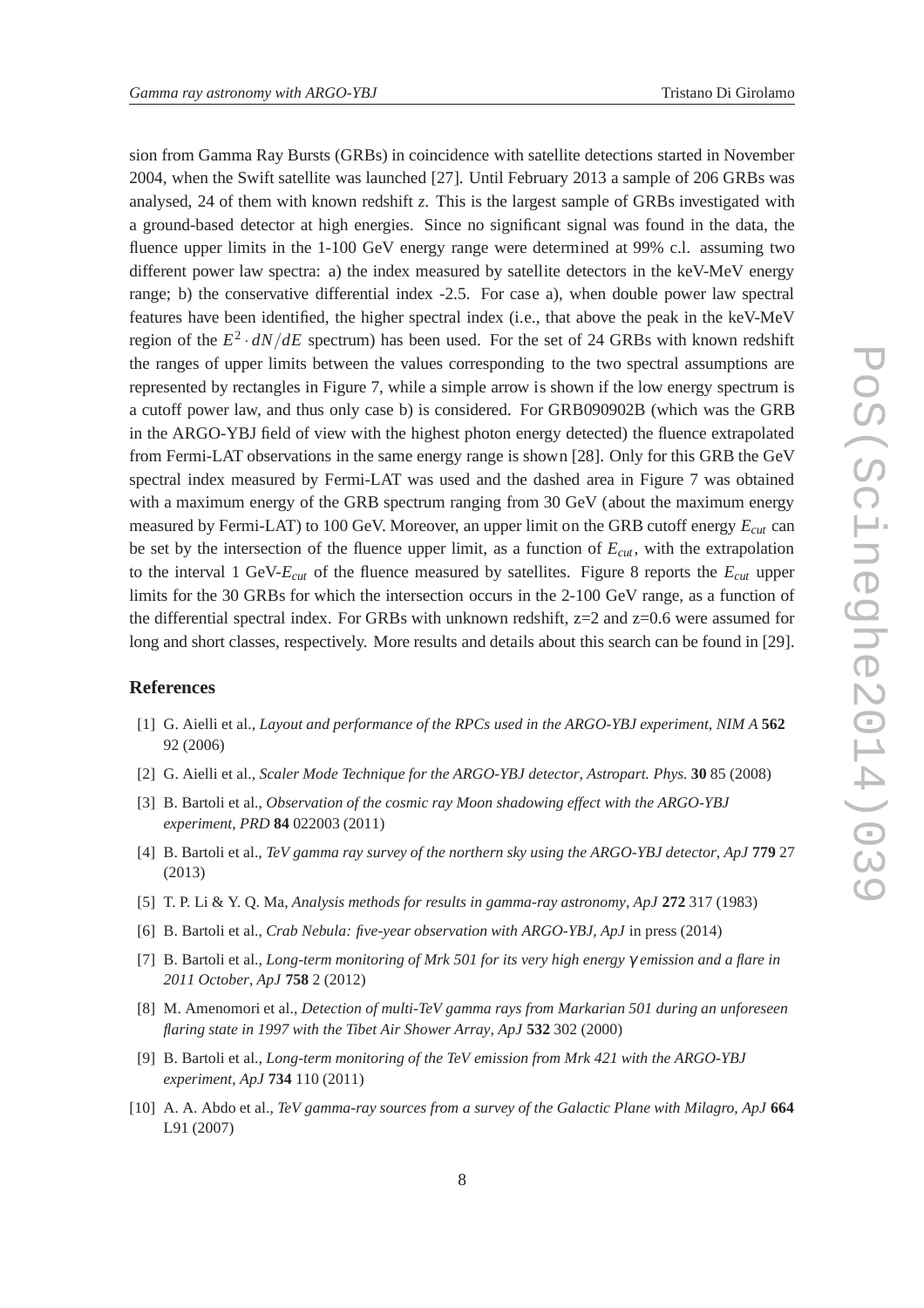

**Figure 7:** Fluence upper limits in the 1-100 GeV energy range for the 24 GRBs with known redshift, obtained with differential spectral indexes ranging from the value measured by satellites to -2.5 (only this latter case is considered for cutoff power law spectra). The dot shows the fluence extrapolated in the 1-100 GeV interval from the Fermi-LAT observations of GRB090902B (see text for its upper limit determination).

- [11] P. L. Nolan et al., *Fermi Large Area Telescope Second Source Catalog*, *ApJS* **199** 31 (2012)
- [12] B. Bartoli et al., *Observation of TeV gamma rays from the Cygnus region with the ARGO-YBJ experiment*, *ApJ* **745** L22 (2012)
- [13] F. Aharonian et al., *The unidentified TeV source (TeV J2032+4130) and surrounding field: Final HEGRA IACT-System results*, *A&A* **431** 197 (2005)
- [14] J. Albert et al., *MAGIC observations of the unidentified gamma ray source TeV J2032+4130*, *ApJ* **675** L25 (2008)
- [15] A. A. Abdo et al., *Milagro observations of multi-TeV emission from Galactic sources in the Fermi Bright Source List*, *ApJ* **700** L127 (2009)
- [16] A. A. Abdo et al., *Spectrum and morphology of the two brightest Milagro sources in the Cygnus region: MGRO J2019+37 and MGRO J2031+41*, *ApJ* **753** 159 (2012)
- [17] M. Ackermann et al., *A Cocoon of Freshly Accelareted Cosmic Rays Detected by Fermi in the Cygnus Superbubble*, *Science* **334** 1103 (2011)
- [18] B. Bartoli et al., *Identification of the TeV gamma-ray source ARGO J2031+4157 with the Cygnus Cocoon*, *ApJ* **790** 152 (2014)
- [19] E. Aliu et al., *Discovery of TeV gamma-ray emission toward Supernova Remnant SNR G78.2+2.1*, *ApJ* **770** 93 (2013)
- [20] L. O'C. Drury, F. Aharonian & H. J. Völk, *The gamma-ray visibility of supernova remnants. A test of cosmic ray origin*, *A&A* **287** 959 (1994)